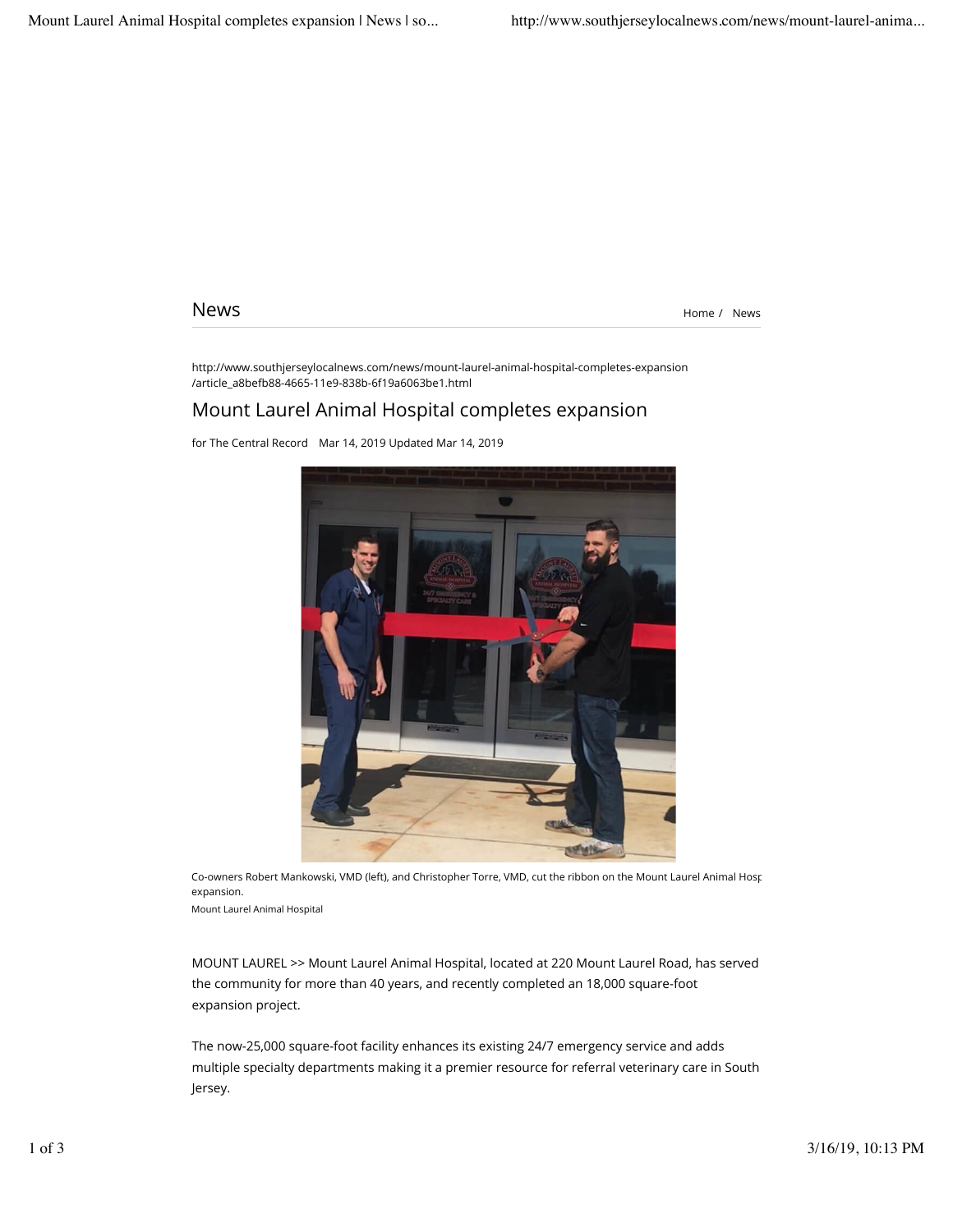Included in the expansion are 14 new examination rooms (for a total of 23); four state-of-the-art surgical suites (for a total of 6); a dedicated intensive care unit for pets requiring critical patient care; CT and MRI technology available on site; an expanded lobby featuring a "green wall" of 323 plants situated above a 385-gallon freshwater aquarium as well as a renovated turtle pond and the hospital's iconic indoor rain forest tree; additional parking and an elevator, allowing clients and staff easy access to the hospital's second floor.

"As a longtime resident, I find Mount Laurel to be a wonderful place to live and work. I'm honored to play the important role of caring for pets within my community. At Mount Laurel Animal Hospital, we treat our customers and their pets as we would our own families. This expansion allows us to help even more animals and play an even bigger role in South Jersey," says Robert Mankowski, VMD,veterinarian and co-owner of Mount Laurel Animal Hospital.

"We are fortunate to have a fantastic team of specialists and primary care veterinarians on our team who all work together collaboratively to provide comprehensive care," adds Christopher Torre, VMD, co-owner of the animal hospital. "The addition of new services and technologies allows us to provide our clients with cutting edge treatment for their pets, both cats and dogs as well as exotics, fish and birds."

New services and other improvements include:

-- Neurology, led by board-certified neurologist Philip Cohen, VMD, DACVIM, allowing for removal of spine and brain tumors, corrective surgery for malformations and spine fracture repair, as well as treatment for other neurological conditions;

-- Dermatology, led by board-certified dermatologist Fiona Lee, VMD, MBA, which caters to cats and dogs as well as exotic pets, and can treat all diseases and conditions of the skin, coat, ears and nails, including those caused by allergies, infections or congenital disorders;

-- Rehabilitation and Pain Management featuring up-to-the-minute rehab technologies, manual therapy and exercise programs for dogs covering a range of issues, from chronic joint pain to tendon, ligament and muscle injuries to medically supervised weight loss. The addition of an underwater treadmill allows for minimal impact on animals' joints and bones. Other treatments include electrical stimulation and low-level laser therapy (cold laser) to decrease inflammation and alleviate pain;

- our Ophthalmology department is now able to offer cataract and other eye surgeries;

-- an event auditorium for community events including kitten yoga, adoption days, public seminars and continuing education events for staff members and referring veterinarians. The auditorium also will be available for use by the community. It opens onto an expansive new outdoor deck that overlooks the serene Memorial Pond as well as the grounds of the hospital's 16-acre working farm, home to nearly 60 animals including Texas Longhorn and Watusi cattle, pot-belly pigs, pygmy goats, emus, alpacas, miniature cows, sheep, ducks and chickens. The public is invited to visit the farm daily.

Mount Laurel Animal Hospital, with a staff of 35-plus doctors and more than 140 support personnel, offers 24-hour general, emergency and specialty care of dogs, cats, birds, fish and exotics, including behavioral medicine, orthopedic surgery, internal medicine, cardiology,